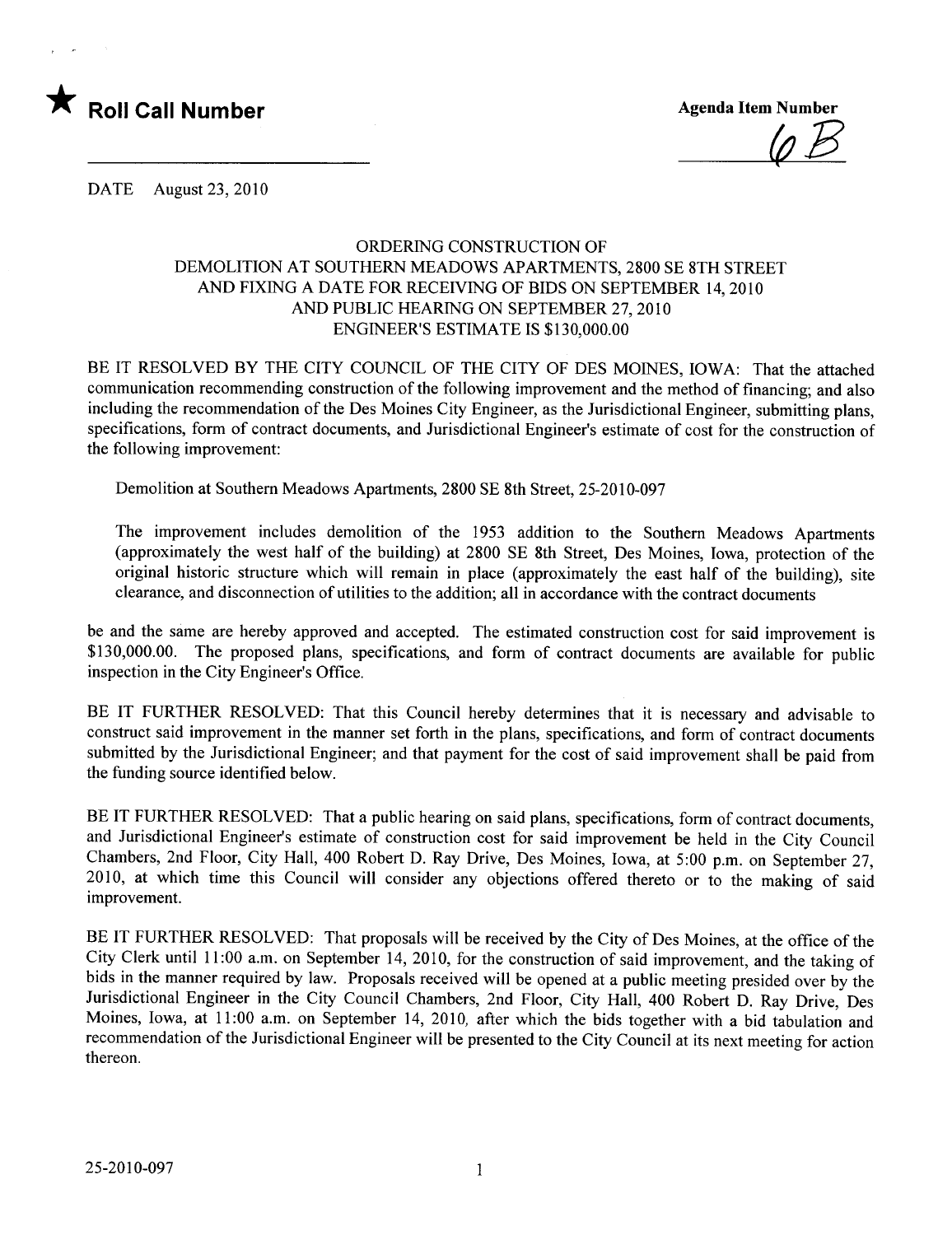

DATE August 23, 2010

BE IT FURTHER RESOLVED: That an appropriate Notice to Bidders and Notice of Public Hearing for said improvement be published in the Des Moines Register as provided and directed by Chapter 26 and/or 314, Code of Iowa.

(City Council Communication Number  $\sqrt{2.532}$  attached.)

Moved by to adopt.

FORM APPROVED:

Kathleen Vanderpool Deputy City Attorney

FUNDS AVAILABLE

 $CMA$ ,  $VV$ ,  $WQ$ 

Allen McKinley Des Moines Finance Director

Funding Source: FY110perating Budget, Page 71, Neighborhood Stabilzation Program (NSP) - Southern Meadows, CDBG2008901, Being:

Community Development Block Grant (CDBG), Neighborhood Stabilization Program (NSP) funds contracted by the Iowa Department of Economic Development (IDED)

| ≘ษี | <b>COUNCIL ACTION</b> | <b>YEAS</b> | <b>NAYS</b> | <b>PASS</b> | <b>ABSENT</b>   |
|-----|-----------------------|-------------|-------------|-------------|-----------------|
|     | <b>COWNIE</b>         |             |             |             |                 |
|     | <b>COLEMAN</b>        |             |             |             |                 |
|     | <b>GRIESS</b>         |             |             |             |                 |
|     | <b>HENSLEY</b>        |             |             |             |                 |
|     | <b>MAHAFFEY</b>       |             |             |             |                 |
|     | <b>MEYER</b>          |             |             |             |                 |
|     | <b>MOORE</b>          |             |             |             |                 |
|     | <b>TOTAL</b>          |             |             |             |                 |
|     | <b>MOTION CARRIED</b> |             |             |             | <b>APPROVED</b> |

I, Diane Rauh, City Clerk of said City Council, hereby certify that at a meeting of the City Council, held on the above date, among other proceedings the above was adopted.

IN WITNESS WHREOF, I have hereunto set my hand and affxed my seal the day and year first above written.

Mayor